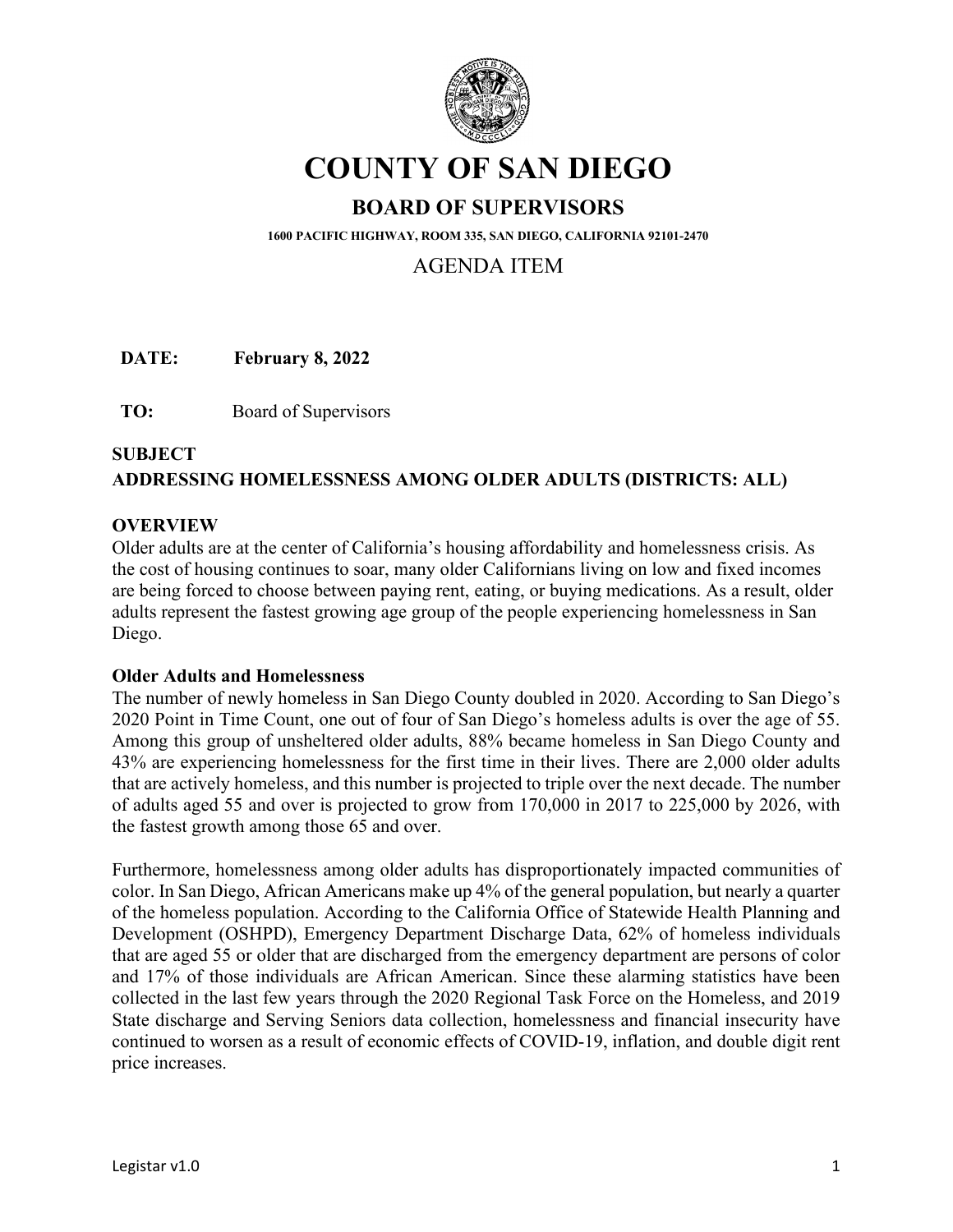#### **Challenges for Older Adults**

Living on a fixed income is a challenging reality for millions of older Americans. Social Security provides most retirement income for approximately half of households aged 65 and older. Cost of Living Adjustments for retirees has not kept pace with the increased cost of housing in San Diego. In California, older adults who collect Social Security can expect to receive less than \$1,500 on average per month to pay their bills when the average rent in the region for an apartment is just under \$2,500. This leaves more older Americans living on fixed incomes that make it challenging to pay for necessary expenses such as food, transportation and medical expenses. Approximately half of households aged 55 and older have no retirement savings in a defined benefit plan or IRA. Many become homeless because they lack an economic safety net. Some suffer catastrophic events with dire financial consequences and may be forced to take actions that compromise their savings and financial security.

Further, older adults are not always eligible for certain programs. For instance, rapid rehousing programs are often designed to target working populations that are temporarily experiencing homelessness. Older adults may not be able to work due to age and physical ailments, so alternatives such as a shallow rent subsidy program are especially pertinent for older adults.

Our regional housing supply has not kept pace with the needs of low-income older adults, where wait lists for subsidies and voucher programs can extend several years. According to the National Coalition for the Homeless, there are at least nine older adults waiting for every one unit of affordable senior housing nationwide. There are currently almost 68,000 individuals on the San Diego County Housing Choice Voucher waitlist and nearly 40,000 individuals on waitlists for Project Based Vouchers. Collectively, nearly 65% of the population on the waitlists are older adults or have an older adult family member. San Diego County's skyrocketing rents and affordable housing shortages are the greatest barriers low-income older adults face. With the average rent for a one-bedroom apartment in San Diego being \$2,443 per month, older adults living on fixed incomes are struggling to keep a roof over their heads.

#### **Early Intervention to Keep People in Their Homes**

For a significant number of older adults, a relatively modest increase in rental assistance could be difference between staying in their homes or experiencing an episode of homelessness. More than half (56%) of those interviewed in the 2021 Serving Seniors Needs Assessment said that an additional \$300 or less of monthly income would increase their rent security. Permanent supportive and deed restricted affordable housing for older adults are long term solutions that also need to be addressed, but in the short term, the shallow rental subsidy program could help to prevent individuals from falling into homelessness.

We know that an ounce of homeless prevention is worth a pound of cure. Studies show that early intervention programs that keep people in their homes and prevent an experience of homelessness often leads to dramatically better life outcomes and cost savings.

Today's action aligns with the County's homelessness framework and aims to design a new pilot program at the County that will provide a shallow rental subsidy to low-income, rent-burdened older adults who are imminently at-risk of homelessness thereby keeping people in their homes and preventing an experience of homelessness. This action also calls for an evaluation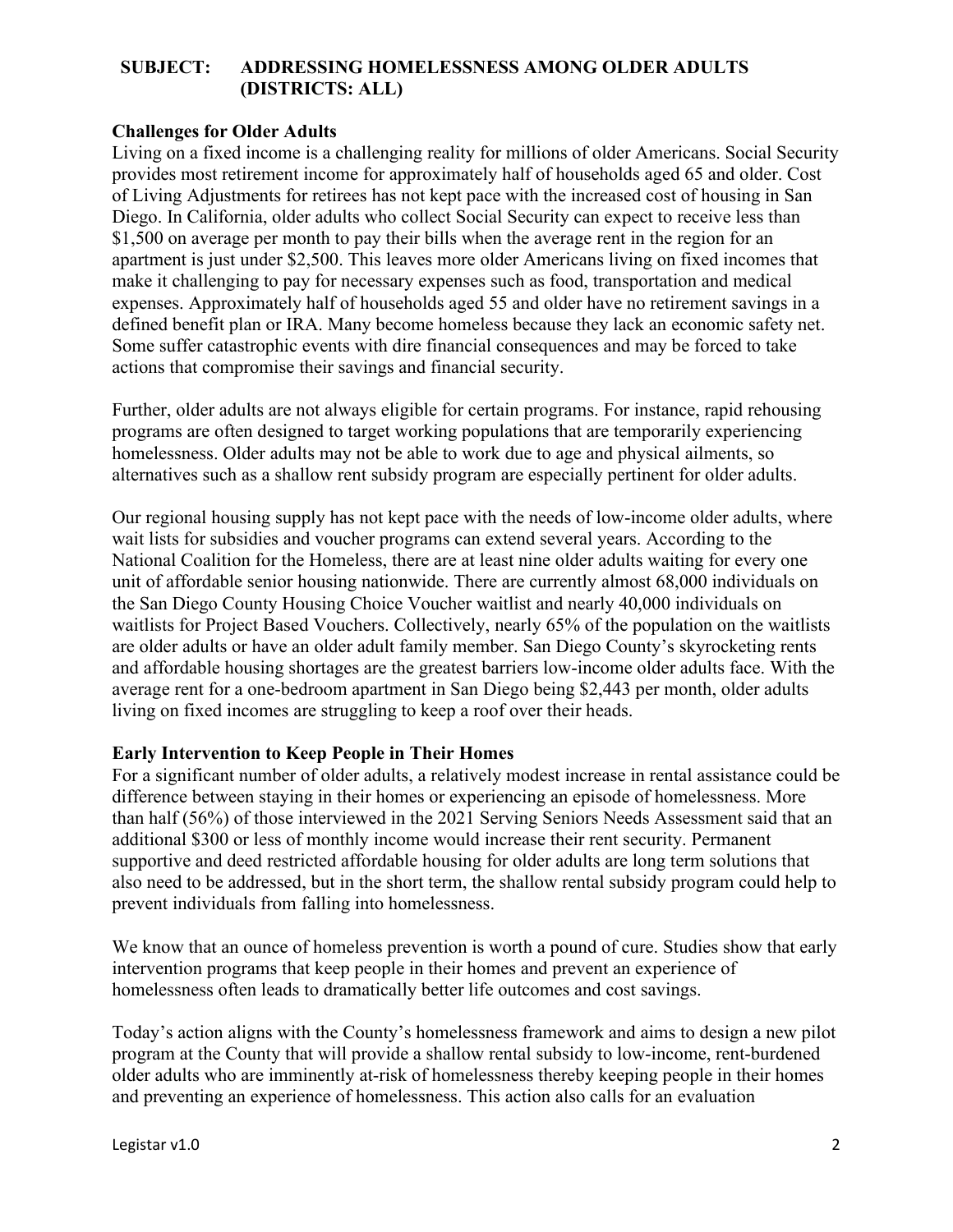framework to be developed to determine the effectiveness of this pilot in realizing improved life outcomes for program participants, and cost savings resulting from reduced homeless emergency services.

#### **RECOMMENDATION(S) SUPERVISOR JOEL ANDERSON AND SUPERVISOR LAWSON-REMER**

1. Direct the Chief Administrative Officer to design a pilot shallow rental subsidy program for older adults who are low-income, rent-burdened, and at-risk of homelessness and return to the Board within 90 days with program design and eligibility recommendation for consideration and approval by the Board of Supervisors.

2. Direct the Chief Administrative Officer to explore the inclusion of the below criteria in the program parameters:

- a. Eligible applicants should be 55 years of age or older;
- b. Eligible applicants should be low income, possibly at or below 50% of the Area Median Income;
- c. Eligible applicants should be rent-burdened, as defined by the U.S. Department of Housing and Community Development;
- d. Eligible applicants should be actively seeking alternative affordable housing or enrollment in a Project Based Voucher, Housing Choice Voucher, or public housing Program waitlist;
- e. Eligible applicants should be determined to be at-risk of homelessness
- f. The program would pay rental subsidies to landlords on tenants' behalf.

3. Direct the Chief Administrative Officer to return to the Board within 90 days with recommendations around pilot program size, dollar amount, and funding sources. Potential funding sources could include one-time stimulus funds and already appropriated ARPA funds dedicated to homeless solutions

4. Direct the Chief Administrative Officer to develop an evaluation framework to determine program effectiveness and include this framework in the 90-day return back. The evaluation framework should include a logic model, anticipated short-term and medium-term results, programmatic output and outcome metrics that will be collected and tracked over time, and specific plans for evaluating the program effectiveness (such as a quasi-experimental program design).

## **EQUITY IMPACT STATEMENT**

A shallow rent subsidy program would help prevent financially vulnerable older adults from losing their housing and having to forgo basic needs that others can typically afford. Older adults of color are more likely to face extreme rent burden and are at a much greater risk of becoming homeless. By providing shallow rent subsidies to aging individuals with limited income and no alternative housing or employment options, this preventive initiative will assist those on the verge of homelessness. It will help promote equitable living and uplift low-income older adults and communities of color.

## **FISCAL IMPACT**

The recommendation to have staff come back with a proposed program design does not have a fiscal impact at this time. There will be no immediate change in net General Fund costs and staff years. Funds for a new shallow rent subsidy program are not included in the County's Fiscal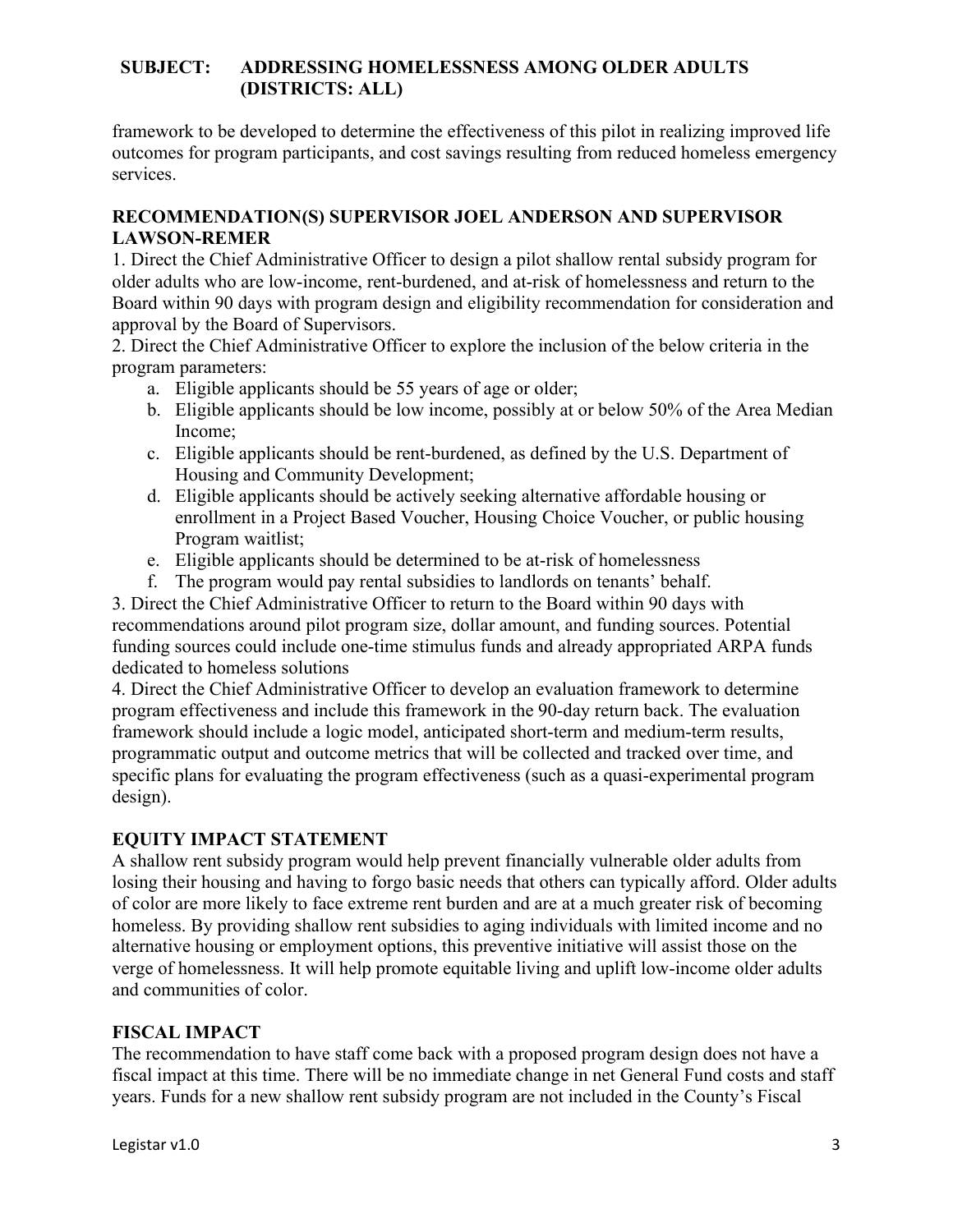Year 2021-2023 Operational Plan. Program costs could be several million dollars a year but would depend on design parameters including the subsidy amount and number of older adults served. The funding source for ongoing costs of a new program has not been identified.

**BUSINESS IMPACT STATEMENT** N/A

**ADVISORY BOARD STATEMENT** N/A

#### **BACKGROUND**

Older adults possess specific age-related obstacles contributing to their risk of becoming homeless. Fixed incomes, reduced employment opportunities, declining health, and diminishing mobility all present obstacles to housing and financial security. Although homelessness is an increasingly common issue for all age groups, the older adult population faces specific and unique circumstances leading to homelessness including economic stresses, age-related mental and physical health issues, and the Digital Divide.

According to the UCLA Center for Health Policy Research, the estimated annual basic cost of living in 2019 for a household with a single elder in San Diego is \$30,372 which is 8.8 % higher than the California average, while the median Social Security allotment for a single older adult is only \$13,147. As a result, the number of older adults experiencing homelessness is alarming and expected to increase significantly in the next few years. A 2021 report released by the local nonprofit, Serving Seniors, found that many survey participants said that they were struggling to make rent and 56% needed an additional \$300 a month to be housing secure. It also showed that 11% of surveyed seniors had gone without food or medication in order to pay rent. Among those who are or had been homeless, 45% had gone without food or medication.

The shallow subsidy approach entails utilizing funds to prevent homelessness from ever occurring, rather than implementing more costly interventions aimed at sheltering individuals once they are already experiencing homelessness. As noted, a few hundred dollars per month may prevent half of the older adults surveyed in the Serving Seniors Homeless Needs Assessment from experiencing homelessness while estimates provided by County staff for emergency shelter operating costs including services range between \$2,500-\$6,000 per month per unit depending on the type of shelter intervention and services offered, excluding site acquisition and development costs. Additionally, the trauma associated with experiencing even one occurrence of homelessness, can be avoided through early interventions that prevent homelessness from ever occurring. A highly targeted shallow rental subsidy program would allow San Diego County service providers to stabilize a portion of older adults at risk of homelessness.

A preventative mechanism to homelessness to keep older adults in their home and out of the Coordinated Entry System (CES) is a shallow rent subsidy program that provides payment assistance to older adults on fixed income. Los Angeles County, Alameda County, Hennepin County and many other jurisdictions across the nation have implemented successful shallow rent subsidy programs for specific populations. Los Angeles County's program has a successful model for older adults. In analyzing other models of older adult shallow subsidy programs and projected